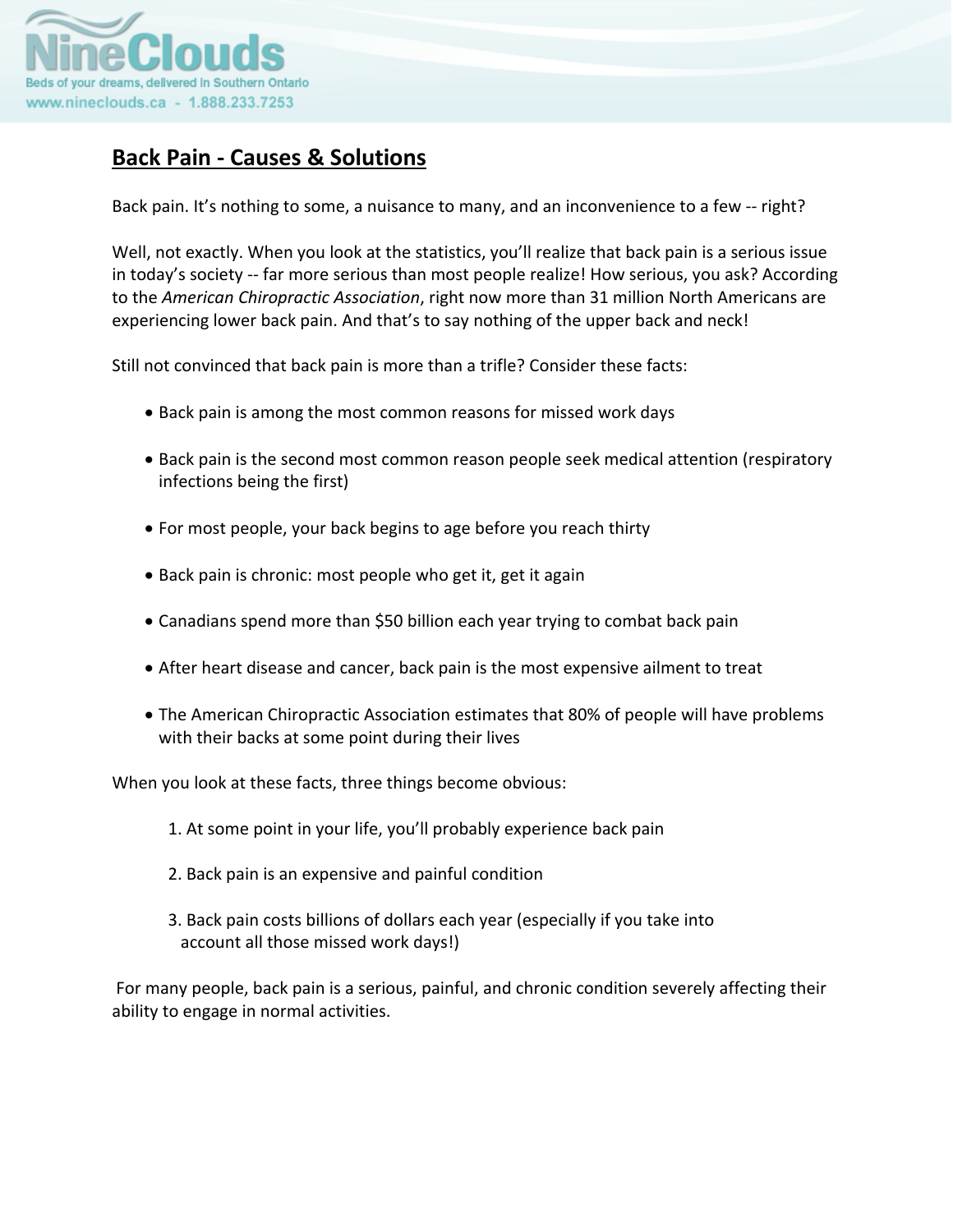

# **What is Back Pain?**

On the surface, that might seem a simple answer: back pain is when your back hurts! But there's far more to back pain than pain itself. More to the point, there are dozens of associated problems that come hand‐in‐hand with a sore back. To complicate the matter, back pain doesn't necessarily indicate any kind of serious condition. On the other hand, serious conditions often have back pain as a symptom! Confused yet? Your back is a complicated piece of engineering.

# **How Your Back Works**

Your back is a series of stacked bones (vertebrae) that compose your spine. These bones do for your spinal cord what your skull does for your brain: they protect the extremely important and delicate nerves within. Small sections of your spinal cord squeeze through spaces in the vertebrae, allowing them to carry information to the rest of your body.

Muscles and tendons bind those vertebrae together. Your spine also has built‐in "shock absorbers" called discs. These rest between your vertebrae and prevent strain and damage when you engage in high-impact physical activity (things like running, dancing, or jumping).

Even though you have a single spine running through your back, you can think of the muscles and tendons as divided into two categories: lower and upper.

# **Lower Back Pain**

Your lower back is anything from around your midsection down to your hips. Lower back pain is the most common complaint doctors hear about. It can manifest as a sharp sensation in the small of your back or a more general ache, and it has many causes.

Because your spine is such a central part of your body, your lower back muscles extend into your legs and abdomen. For that reason, low back pain can also result in shooting pain in your legs or bouts of nausea. Unfortunately, a *2005 study by Toronto Western Hospital Research* found that less than a third of lower back pain cases get better over the course of a year. That means that if you're experiencing back pain, it's hard to get rid of.

# **Upper Back Pain**

Upper back pain is less common than lower back pain, but it can be even more problematic. When we talk about your upper back, we're including your shoulders and neck. As computer usage increases, neck pain and shoulder pain increase too.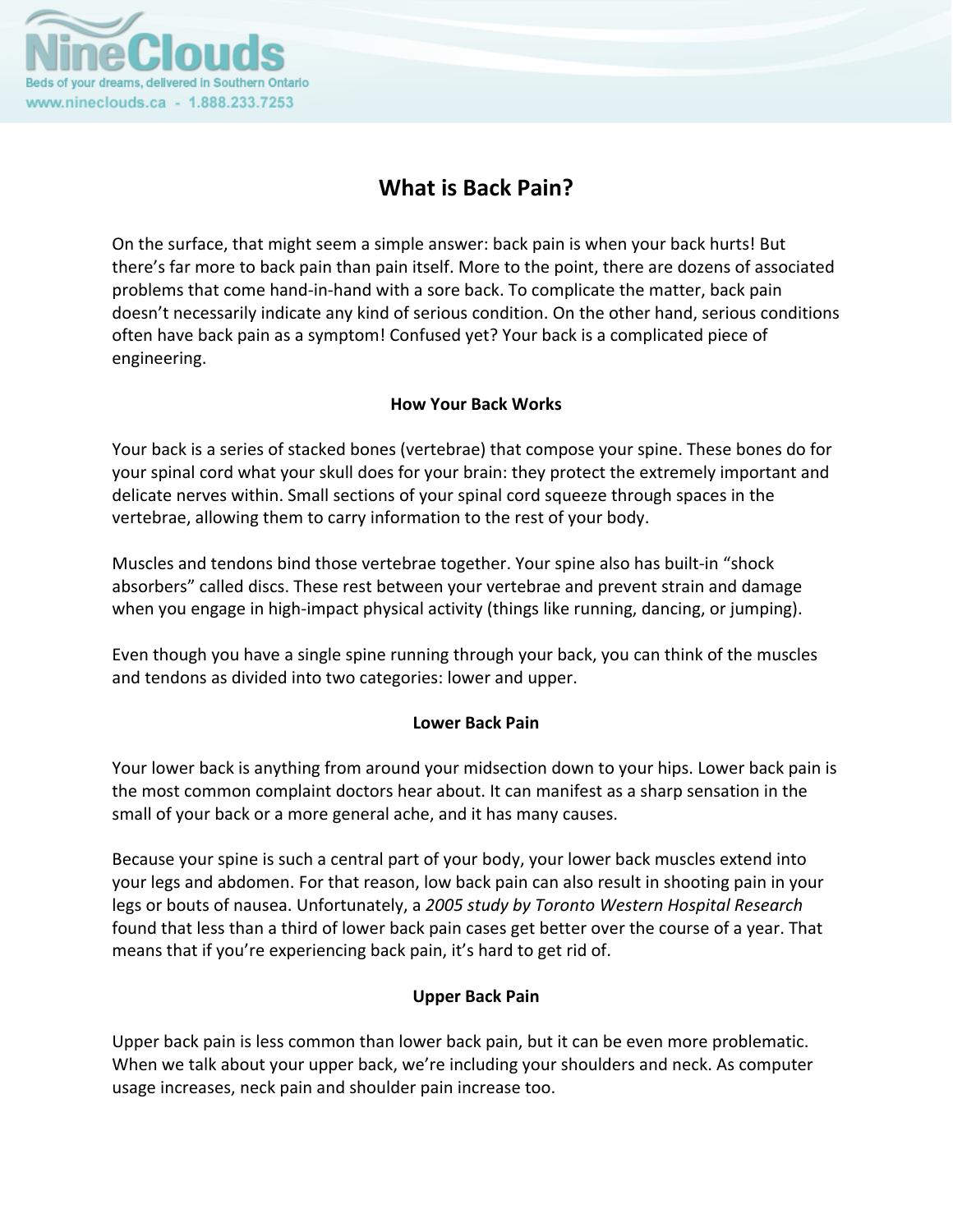

As with your lower back, your upper back muscles extend into other parts of your body. Side effects of upper back pain include severe headaches, pain in your arms, and lower back tension.

# **Types of Back Pain**

The first thing most doctors will ask you if you seek treatment for back pain is where the pain is located. The next thing they'll want to discuss is whether the pain is chronic or acute.

Acute pain refers to a specific injury. If you're in a car accident and get whiplash, that's acute. Chronic pain is pain that doesn't go away. If you've experienced pain in the same location more or less steadily for 3 ‐ 6 months, you're dealing with a chronic condition. And when we're talking back pain, acute injuries have a way of becoming chronic in a hurry.

# **The Results of Chronic Back Pain**

If only back pain limited itself to the back! Unfortunately, it has a tendency to spread. Back pain affects you physically, psychologically, and emotionally in ways you never would have imagined. Just a few of the side effects of chronic back pain include:

- poor sleep patterns
- reduced immunity to illness
- growing stiffness in the rest of the body (as your other joints try to compensate for the reduced movement in your back)
- headaches and nausea
- pain in your limbs
- irritability, depression, and other emotional disorders
- reduced ability to work
- reduced ability to do physical activities

Unfortunately, many of these problems create a vicious cycle. For example, back pain reduces your desire and ability to engage in physical activity. Physical activity, though, is key to maintaining a healthy spine. As you can see, as your symptoms worsen, your quality of life can decrease significantly.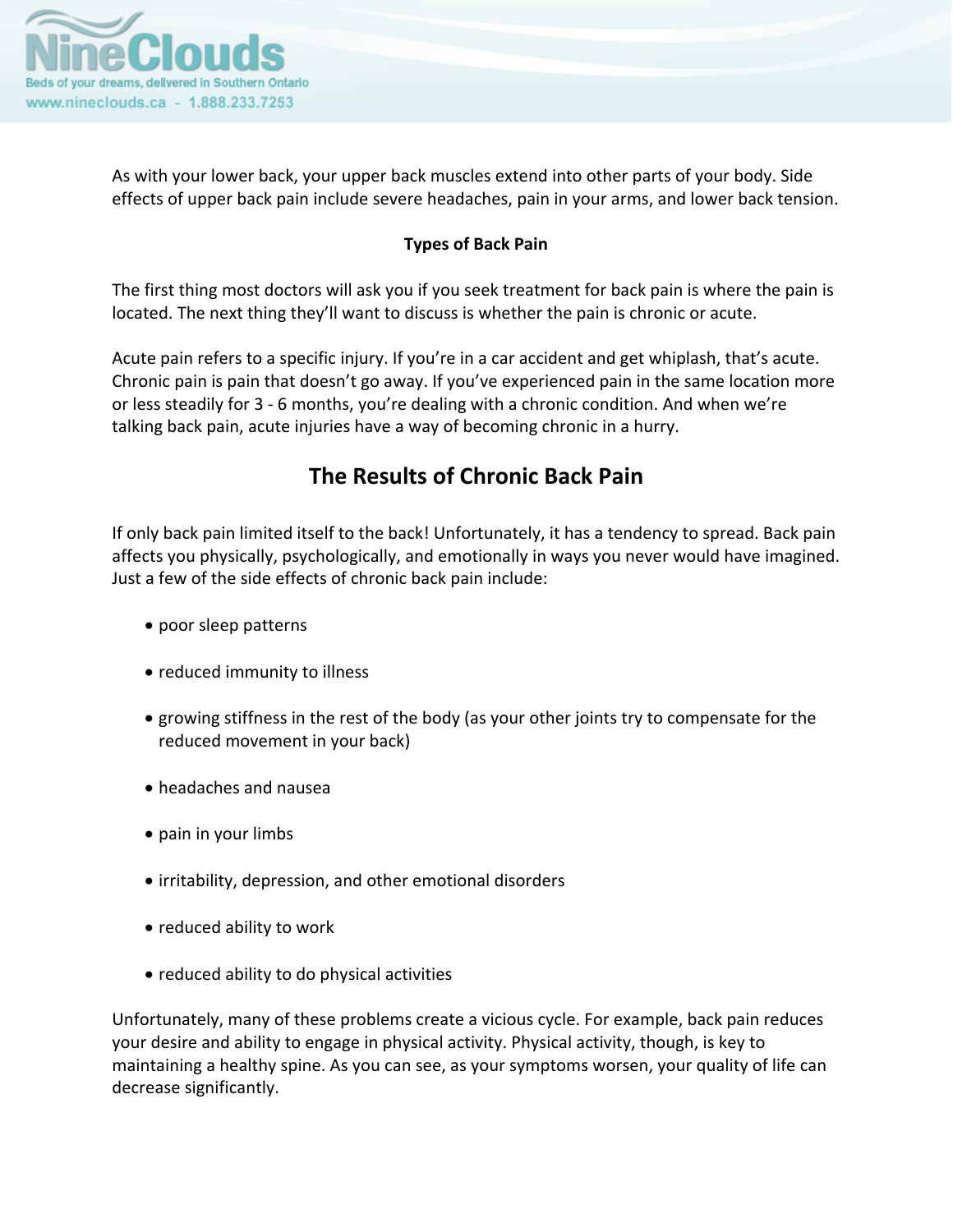

# **What Causes Back Pain?**

There are many causes of back pain, some common, others less so. If you had an initiating event (like an injury or accident), you'll probably pinpoint the cause easily. For many people, though, back pain is a constant in their lives, and they have no idea why!

Hopefully, this list will help you understand the mechanics of back pain.

## **1. Injury**

Injury is an extremely common cause of back pain. When we talk about injury, we're covering a wide variety of damage to a muscle or bone. A back injury can range from a strained muscle to a severed spinal cord resulting in full paralysis. Of course, if we're talking about back pain, we're probably not dealing with something of that severity.

Car accidents often result in neck injuries. When your head is unsupported, the force of the impact can seriously damage the muscles of your upper back. Most people associate this with whiplash, but while whiplash is the most common neck injury, it isn't the only one. A car accident can do far more damage to your back than a case of whiplash.

Work related injuries are also extremely common causes of back pain. This is especially true in situations where your job requires a lot of heavy lifting. Less common, but just as painful, are athletic injuries. Most of the time, these come from moving the wrong way -- zigging when you should have zagged, so to speak.

On the other hand, injuries can come from much more common causes. Carrying heavy handbags or backpacks, being extremely overweight, and not using care when lifting things can result in chronic back injuries. Physical inactivity can also create serious problems for your back: when your muscles are weak, they're more likely to get injured.

# **2. Medical**

There are a number of medical conditions that cause back pain. Some of these include:

# • **Osteoarthritis**

Osteoarthritis occurs when the discs between your vertebrae disintegrate so that bone rubs against bone every time you move. Athletes often suffer from osteoarthritis since it builds up over years of high‐impact activity. However, obesity and prior back injuries also increase your risk osteoarthritis.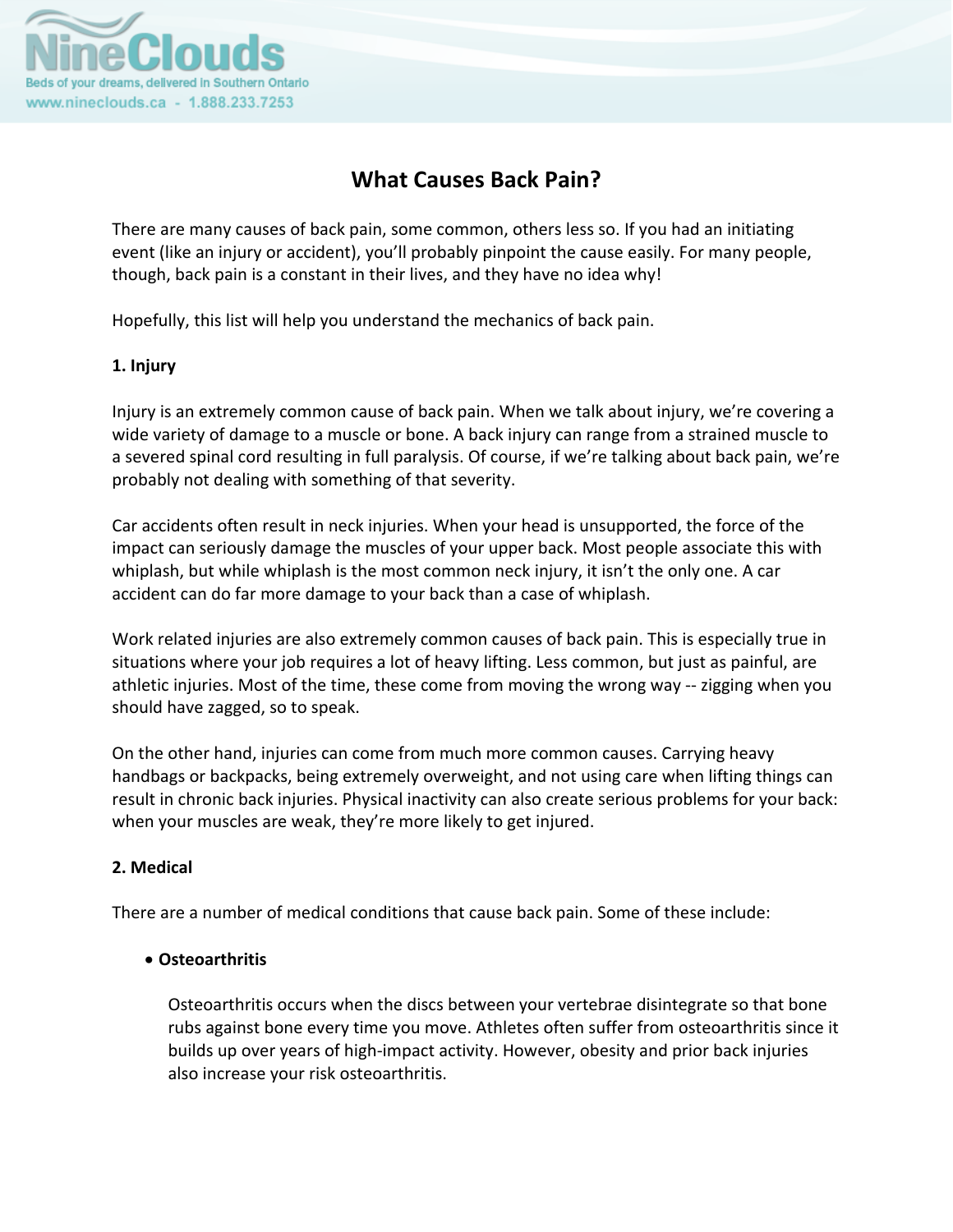

## • **Osteoporosis**

We've all heard of this one (drink your milk!). As you age, your bones can begin to lose calcium, making them weaker. When a person with osteoporosis engages in physical activity, the weak front of the vertebrae can crack or fracture slightly. If this continues over time, it results in serious and intense back pain.

## • **Slipped Disc**

Also known as a *hernia*, a slipped disc is exactly what it sounds like: an injury resulting in one of the discs slipping from between your vertebrae and coming to rest against a nerve. Nerves are there to sense pain ‐‐ that's one of their main functions. If something is constantly resting against one of them, your body will let you know in a hurry.

### • **Serious Illness**

In rare instances, back pain can indicate a very serious problem: kidney infections, cancer,diabetes, or, in the case of the neck, meningitis. If you experience prolonged back pain, and it doesn't seem to respond to self‐treatment, you should see a doctor.

### **3. Posture**

Remember how your parents and schoolteachers always told you to "sit up straight?" You should have listened! We spend a lot of time sitting down, and almost none of us do it properly. When you slouch, your muscles readjust to accommodate this "new" posture. Unfortunately, they're accommodating in ways they were never meant to grow. That means when you use them the way they're supposed to be used, they can't handle the movement.

Even worse, you might have poor posture in your sleep! If your mattress sags, or doesn't provide the proper support, you could be causing serious damage to your back at night. Most of the time, we associate lying down with taking the pressure *off* your back. If you don't have the right mattress and pillow, though, you can actually make the problem worse ‐‐ which is why experts don't recommend sleeping on the couch.

Your mattress and pillow are at least as important as your shoes. Think about it: you spend about eight hours a night ‐‐ a third of your day ‐‐ in bed. If you're using an improper mattress, or one that doesn't provide adequate support, then instead of allowing your muscles to rest during the night, you're forcing them to work even harder to support your unnatural position. A good mattress and pillow are essential to keeping your back healthy and strong.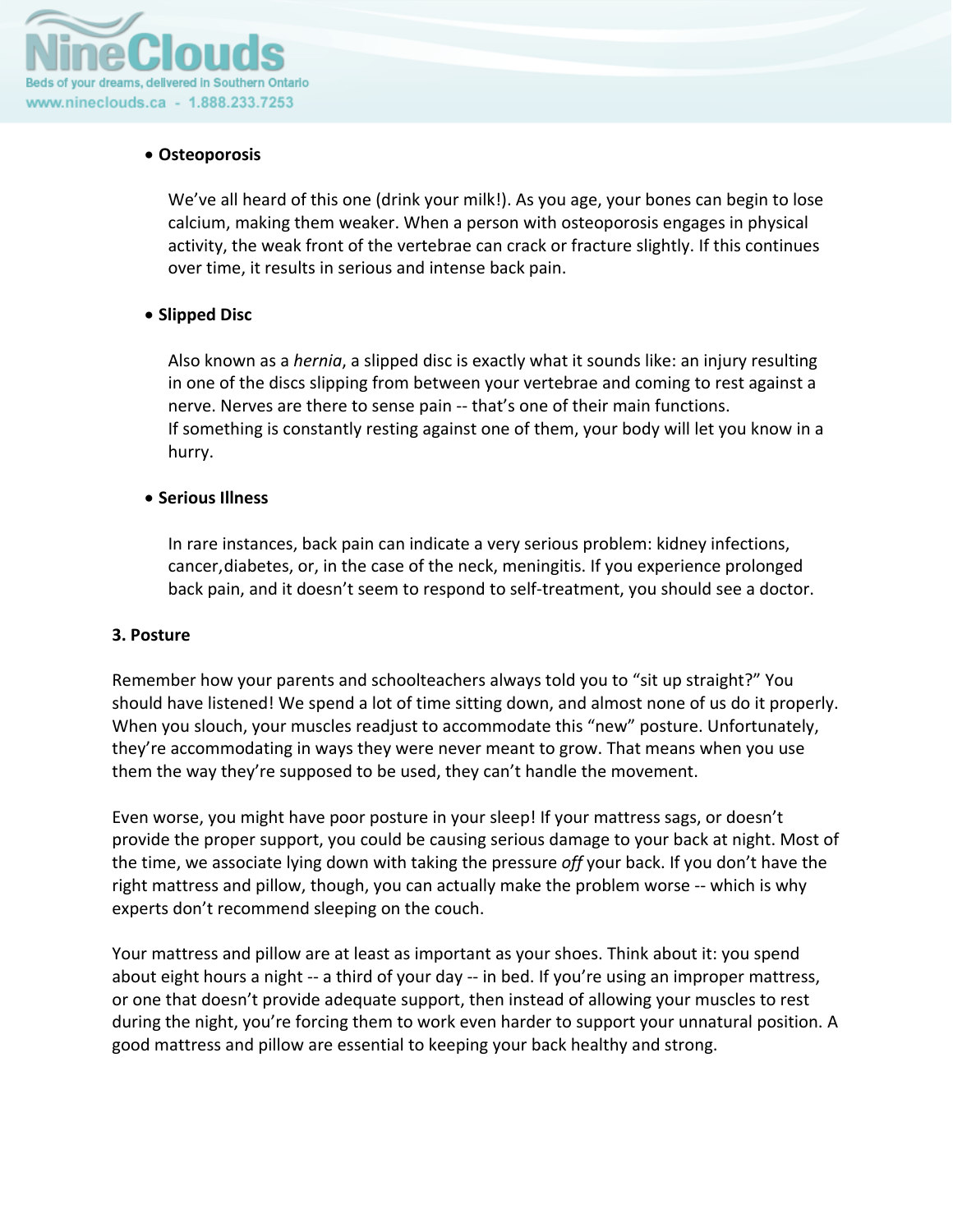

# **4. Stress**

Your emotional health has a serious impact on your body. Stress can cause all sorts of crazy reactions in people, including illness, changes in appetite and sleep, and physical pain. Because many people tighten their back muscles when they're worried or upset, stress can seriously aggravate existing pain or even create its own.

# **Preventing Back Pain**

Maybe you're one of the lucky 20% who will never have back problems. But it's more than likely that, if you haven't had problems yet, you will at some point in the future. As we've seen, back pain can be extremely debilitating, so your best bet is prevention! There are many things you can do to limit your chances of injuring your back.

# **1. Exercise caution when lifting or bending**

Most, lower back injuries are the result of improper lifting. You aren't Superman: there's no shame in getting help to lift something heavy! Trust me, your macho image will suffer a lot more from spending three days in bed than asking for a hand.

If you are lifting something yourself, think about your posture. You've heard it said, "Lift with your knees." All that means is, when you're lifting something heavy from the ground, you should bend your knees instead of hinging forward from your waist. If you hinge forward, all of your lifting strength comes from your back. Bend at the knees, and your thighs and quads get to take some of the burden.

# **2. Rest your head against the seat when driving.**

It's called a *headrest* for a reason! Most neck injuries occur when the head snaps rapidly forward and back. If you drive with your head back, resting against the seat, then it can't snap as far forward and can't snap backwards at all. It might feel a bit awkward at first, but it comes with an added benefit: improved posture while driving!

# **3. Sit properly, especially if seated for long periods**.

If you have a desk or computer job, you might have to spend a lot of time in a chair. Sit properly! Keep your feet flat on the floor and your back straight ‐‐ not painfully, just don't slouch.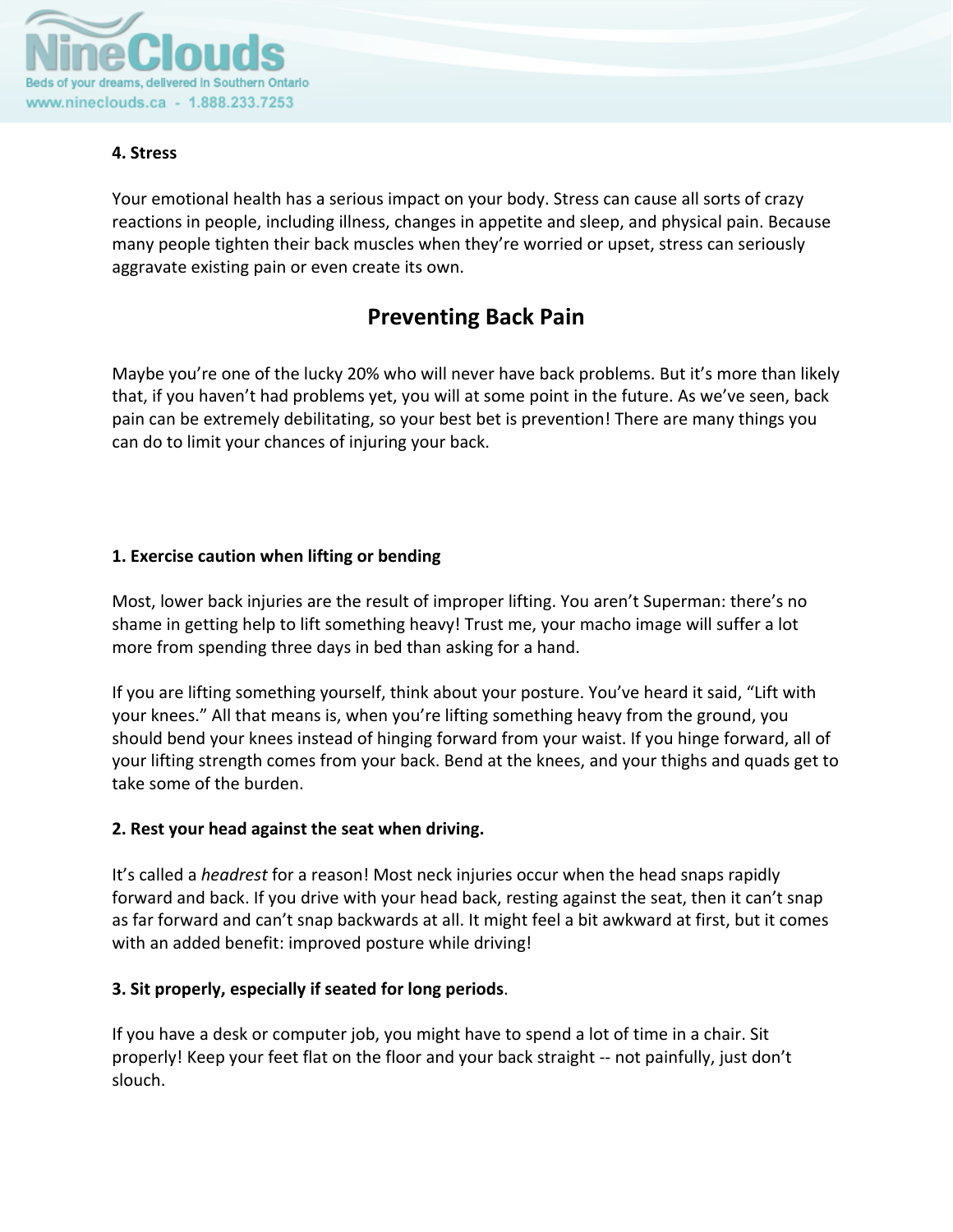

## **4. Make sure your computer equipment is properly adjusted.**

If you spend a lot of time typing, you should be able to face your screen head‐on, not at an angle. Make sure your desk, chair, and keyboard are at a proper height.

### **5. Invest in good shoes.**

This is especially true if you're on your feet all day, and even more so if you're a woman who tends toward high heels. If your shoes are uncomfortable, you aren't standing properly, which leads to bad posture, and so on.

## **6. Live a healthy lifestyle.**

Maintaining a healthy body weight and engaging in physical activity are both keys to preventing back pain. Exercise also helps ward off osteoporosis, another major source of pain. People who exercise regularly tend to experience less back pain and recover from it more quickly when they do. In fact, many doctors recommend, "exercise therapy" when dealing with back and neck injuries: strengthening the muscles around the injured area and building the entire body's health.

### **7. Stretch when exercising.**

A few minutes stretching your back before and after you work it will make all the difference in the world!

### **8. Take time to relax.**

Since stress can exercise such influence over your body, it's important that you take the time to manage it. Whatever keeps you emotionally grounded, whether that's a spiritual activity, a hot bath, or a night out with the guys, it's essential that you do it. If you're too busy to give yourself a couple hours a week, then you're too busy.

### **9. Invest in a good mattress.**

As we've already established, your mattress and pillow are essential to providing proper lumbar support while you sleep. If your mattress is saggy or overly soft, your back has to work hard all night long. Have you ever woken up stiff and sore? Now you know why! The ideal mattress is firm and comfortable, providing good support for your entire body (i.e., it shouldn't sag when you lie on it).

Good sleep is important for other reasons, too! Yes, a bad mattress means back pain, but it can also mean less sleep, lower immunities, and irritability. Your bed is worth the investment.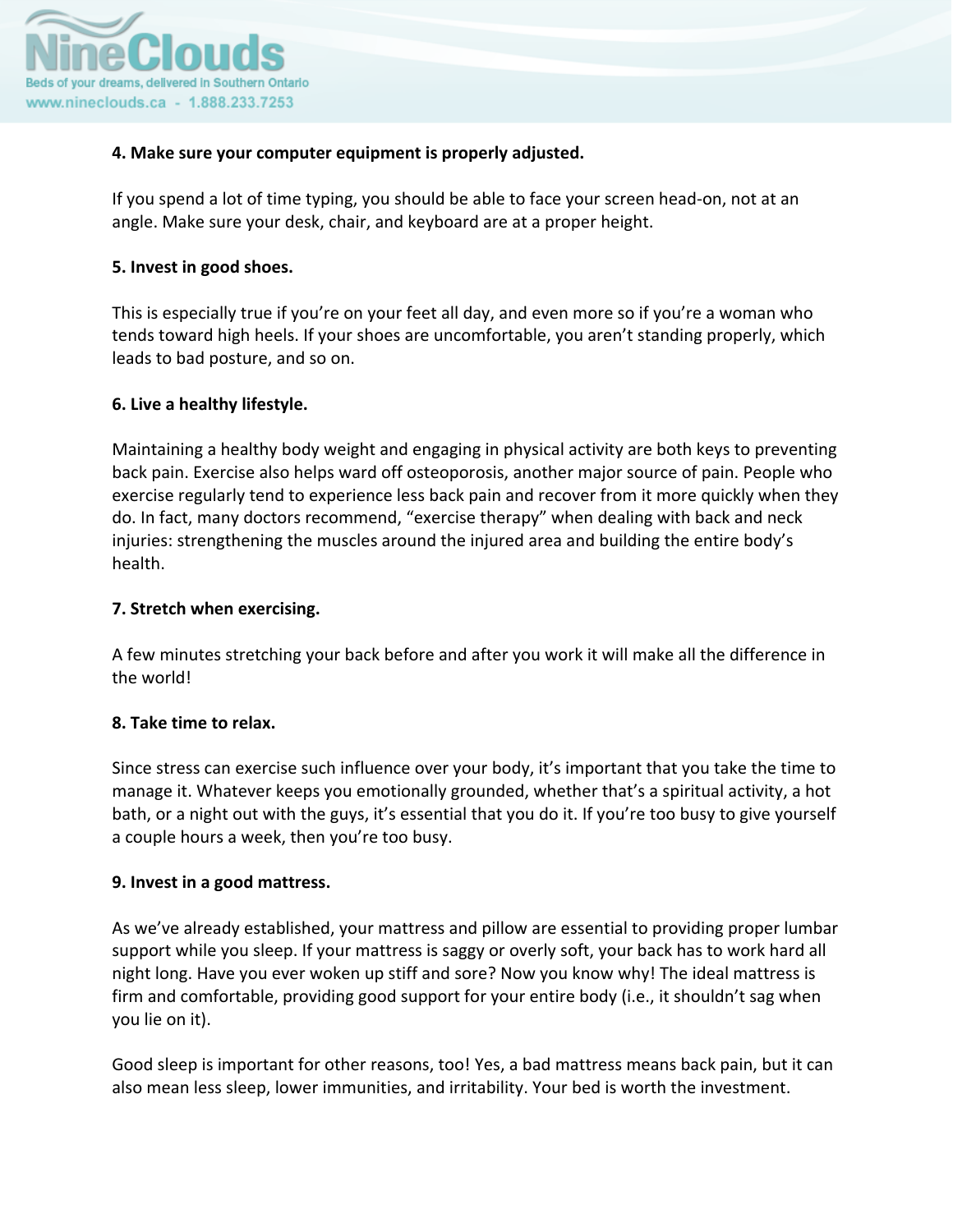

# **Treating Back Pain**

If you already suffer from chronic back pain, you know how difficult it can be. Unfortunately, in many cases there is no "cure" for back pain. You can, however, treat your pain. You might not get rid of it completely, but you can reduce it to a manageable extent. In fact, many people with chronic back pain are amazed at what a difference a few lifestyle changes can make!

# **When to See a Doctor**

Many people try to manage pain of all kinds on their own. To a certain extent, that's a good thing: you don't have to run to the hospital for a bruised shin! But there are times when you do need medical attention, and back pain can indicate one of those times.

See a doctor immediately if:

- Your back pain comes with a fever and a sense of illness
- You have numbness or pain extending down your legs
- You are over sixty and experience extreme pain when moving
- You have blood in your urine
- You have a history of cancer
- Your legs are weak/ you have difficulty standing
- You have pain in your legs that gets worse when you bend or raise your legs toward your chest
- The pain doesn't go away over an extended period, or the pain gets worse and worse

These symptoms can indicate anything from a kidney infection to a fractured spine. In all probability, there's nothing seriously wrong. However, if any of the above apply to you, it's better to be safe than sorry! Make a doctor's appointment as soon as possible.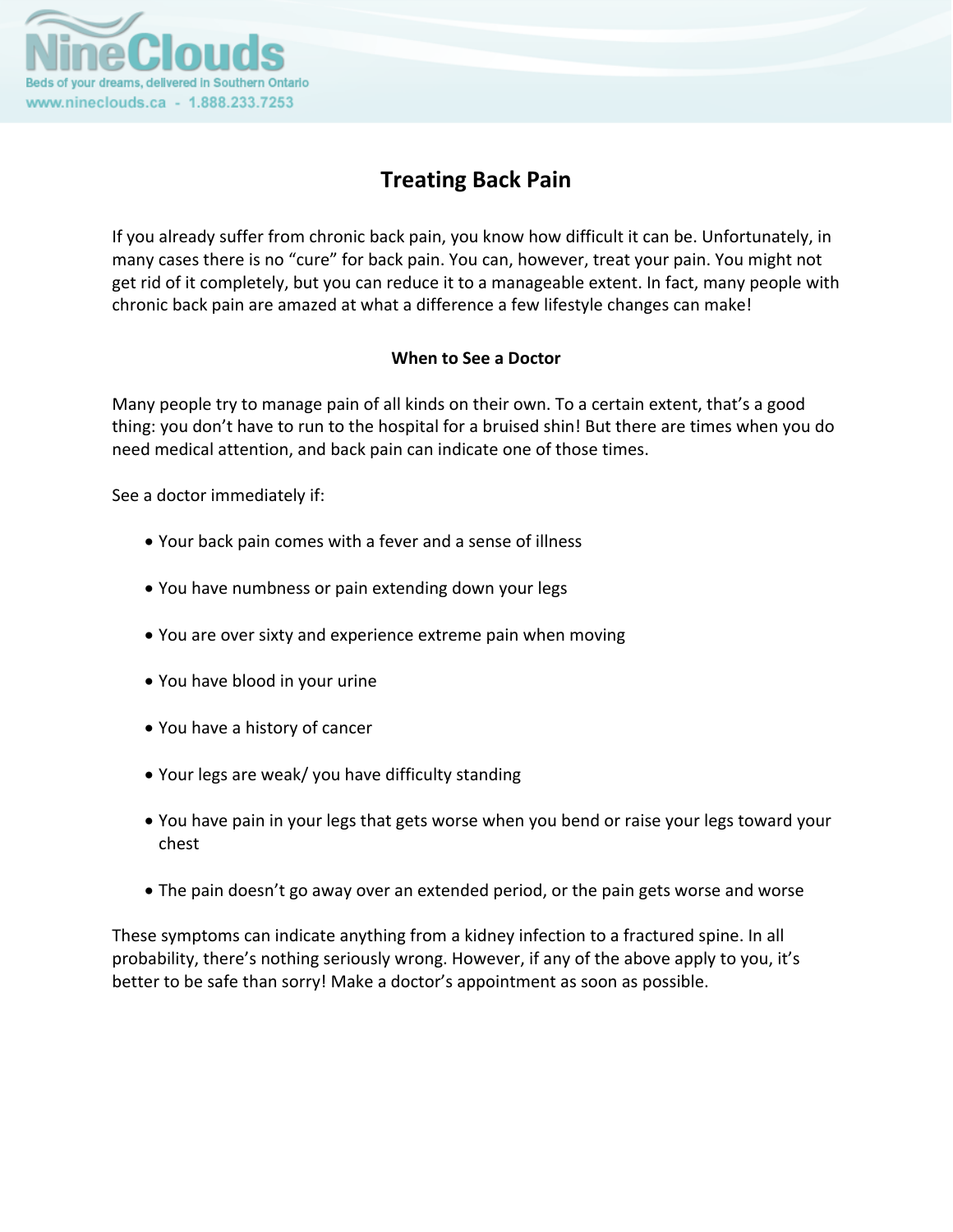

## **Helping Yourself**

If you want to try addressing the back pain yourself, there are certain steps you can take before seeing a doctor.

## **1. Apply heat or ice to the affected area.**

If you think you may be dealing with a minor injury (such as a strain or twisted muscle), give yourself a few days. Apply heat to relax the muscle and ice to reduce swelling. If the pain is quite bad, you might also want to consider taking an anti‐inflammatory painkiller, such as ibuprofen.

### **2. Improve your posture.**

Bad posture is a lifelong habit, and it can be difficult to correct. One tip that might help you is to slide a small pillow or rolled‐up sweater behind the small of your back when sitting. This provides support and prevents you from slouching.

## **3. Buy comfortable shoes.**

Invest a bit of money in shoes that will support you comfortably throughout your day. Look for flat shoes or a very low heel, comfort, and support. You should feel stable in your shoes, not as though you're about to slip.

### **4. Buy a good mattress.**

Invest in a proper mattress that will help you heal while you sleep instead of injuring you further. Mattresses are good investments, but they should be replaced every 8‐10 years. If you've had yours longer than that, it's definitely time for a change!

Things to look for when buying a mattress:

- **Comfort.** Usually, comfort comes from the padding above the springs. Test mattresses in the position you normally sleep in, don't just flop down and pronounce it good!
- **Support**. A mattress's coils and springs provide support. Make sure you understand the mattress type: different brands have different numbers and tensions of springs.
- **Flexibility**. The reason we recommend sleeping on a mattress and not on the floor is that you can have *too* firm a product! Your mattress shouldn't just provide support; it should allow for your body's natural curves. Most of the time, a medium‐firm mattress is preferable to a firm mattress.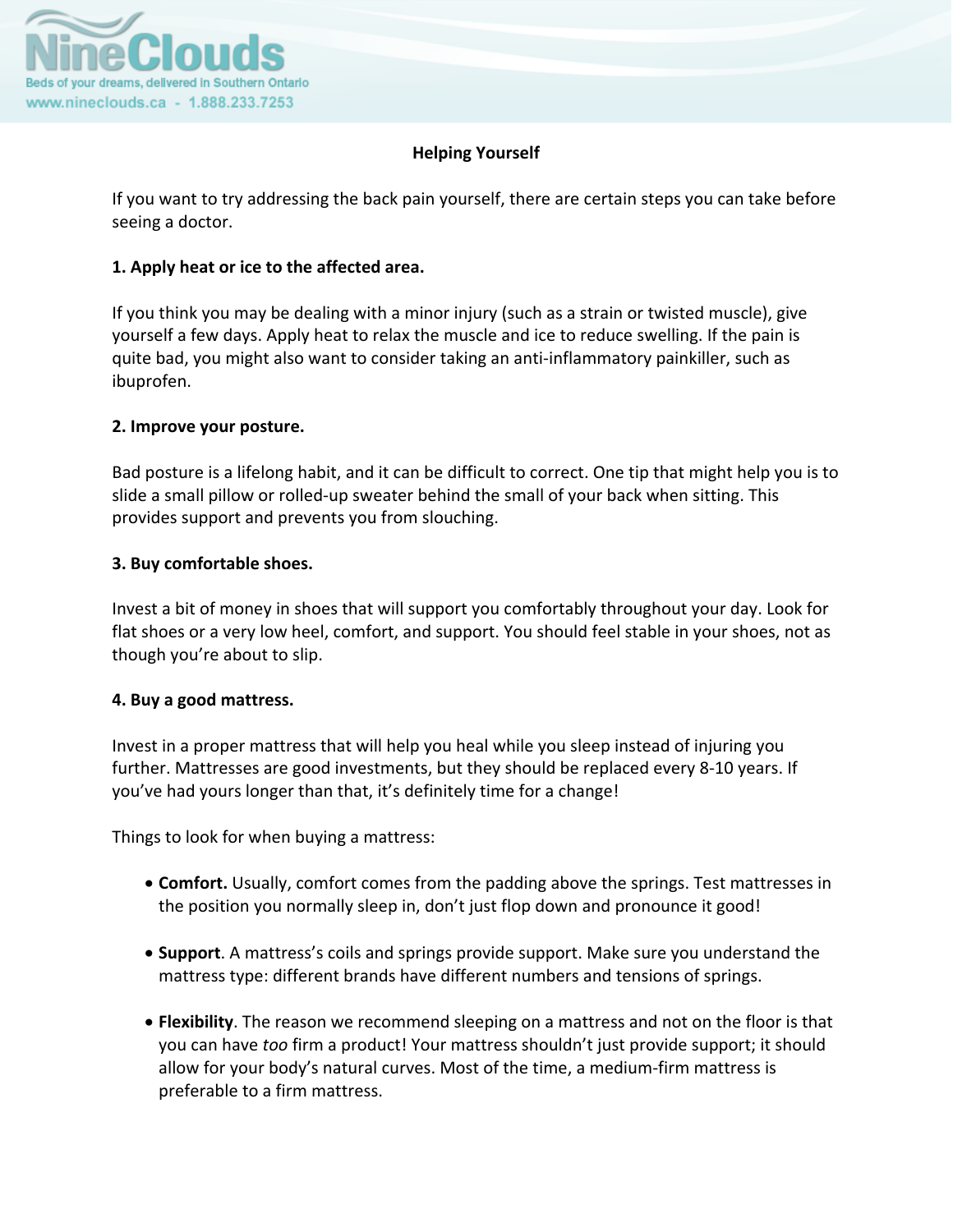

• **Value**. Just as "cheap" doesn't mean "inferior," "expensive" doesn't mean "quality." Most of the time, though, you will pay more for a good mattress than a bad one. It's just common sense. Keep in mind, you'll spend a lot of time on this bed: the investment is worth it. Just make sure you shop around and get the best value possible!

Once you have your mattress, take care of it by flipping and rotating it periodically. Not only will it last longer, you'll have a more comfortable sleep!

You should also make sure that your pillow allows your head to remain in alignment with the rest of your spine. Also consider using pillows to supplement your posture. A pillow tucked under your knees, for instance, can help your spine curve more naturally while you sleep.

### **Getting Help**

Sometimes, back pain reaches a point where it's unmanageable by yourself. At that point, it's time to seek the advice of professionals.

#### **1. Medical doctors**

Your medical doctor is usually your first stop for back pain. He or she can rule out medical causes, prescribe painkillers, and refer you to therapists or specialists.

### **2. Chiropractors**

Some people are very suspicious of chiropractors while others swear by them. Talk to people you know and find a chiropractor you trust. You can go in for a consultation if you're not comfortable making an actual appointment the first time.

### **3. Exercise instructors**

If the pain doesn't prevent you, begin simple stretches or exercises to increase back strength. Yoga is particularly good for people with back injuries. However, if you're suffering from back pain, you should seek a professional instructor. That way you can make sure you're doing the exercises properly and not damaging your back further.

You may also want to consult an exercise therapist, who might be able to set up a program to help you build strength and reduce pain.

### **4. Massage therapists**

Massage can be very effective in treating back pain.